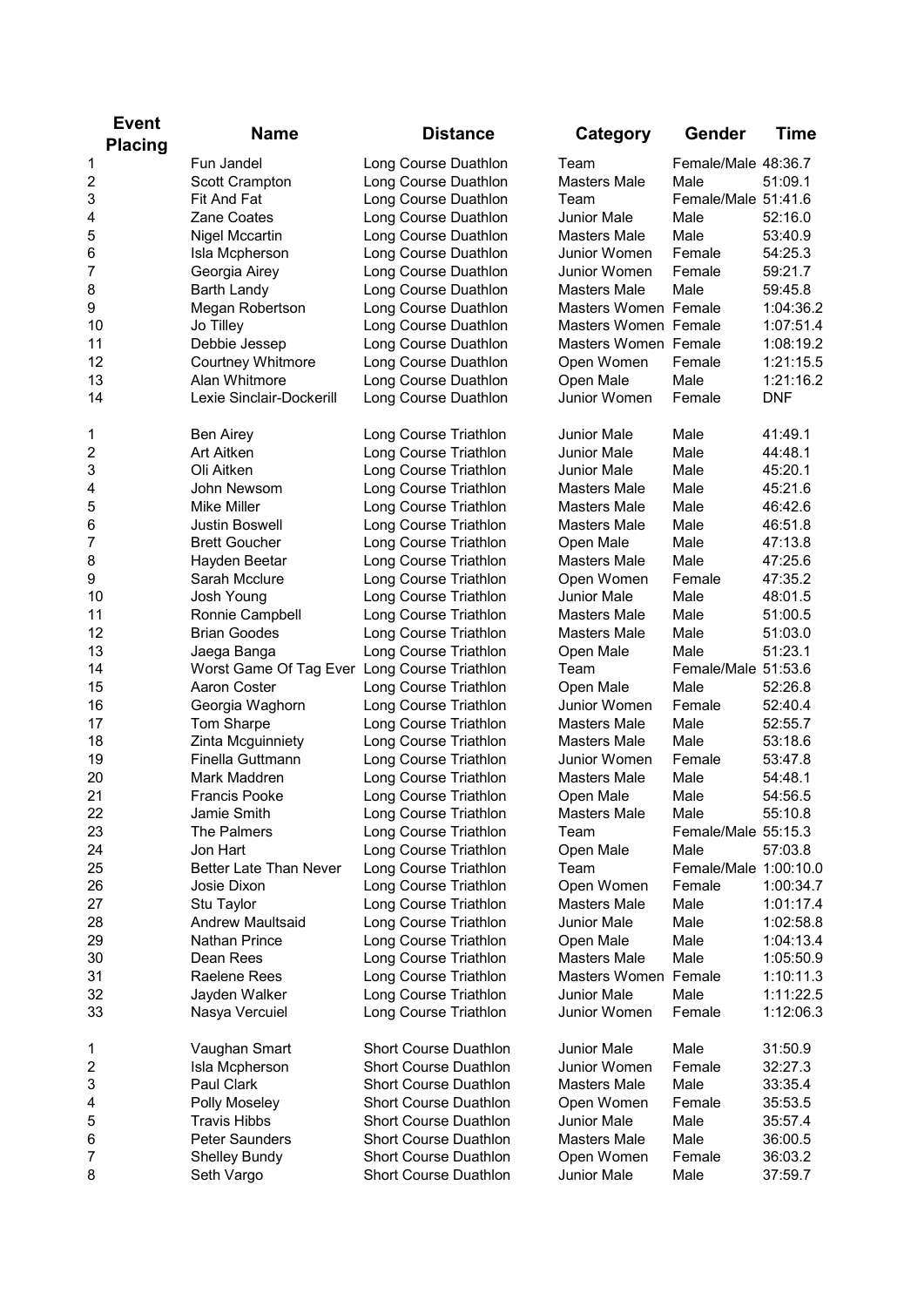| 9  | Hamish Pennycuick       | <b>Short Course Duathlon</b>  | Junior Male          | Male   | 39:23.5 |
|----|-------------------------|-------------------------------|----------------------|--------|---------|
| 10 | George Kavanagh         | <b>Short Course Duathlon</b>  | <b>Junior Male</b>   | Male   | 40:26.9 |
| 11 | <b>Emma Barnett</b>     | <b>Short Course Duathlon</b>  | Junior Women         | Female | 40:51.5 |
| 12 | Mckenzie Crampton       | <b>Short Course Duathlon</b>  | Junior Women         | Female | 43:11.9 |
| 13 | Alana Crampton          | Short Course Duathlon         | Masters Women Female |        | 43:27.4 |
| 14 | Maggie Bull             | <b>Short Course Duathlon</b>  | Junior Women         | Female | 43:32.2 |
| 15 | Guy Hardy               | <b>Short Course Duathlon</b>  | <b>Junior Male</b>   | Male   | 44:15.7 |
| 16 | James Hardy             | <b>Short Course Duathlon</b>  | <b>Junior Male</b>   | Male   | 45:00.4 |
| 17 | Shalamar Wati           | <b>Short Course Duathlon</b>  | Open Women           | Female | 46:51.6 |
|    | Nicholas Barr           |                               | <b>Junior Male</b>   | Male   |         |
| 18 |                         | <b>Short Course Duathlon</b>  |                      |        | 47:21.1 |
| 19 | Michaela Cooper         | <b>Short Course Duathlon</b>  | Masters Women Female |        | 48:29.6 |
| 20 | <b>Brooke Blacklock</b> | <b>Short Course Duathlon</b>  | Junior Women         | Female | 55:18.2 |
| 1  | Thomas Newsom           | <b>Short Course Triathlon</b> | <b>Junior Male</b>   | Male   | 23:49.9 |
| 2  | Henry Hiatt             | <b>Short Course Triathlon</b> | Junior Male          | Male   | 24:19.3 |
| 3  | Ethan Beetar            | <b>Short Course Triathlon</b> | <b>Junior Male</b>   | Male   | 24:25.2 |
| 4  | Gwilym Jones            | <b>Short Course Triathlon</b> | Junior Male          | Male   | 24:30.1 |
| 5  | Silas Jones             | <b>Short Course Triathlon</b> | Junior Male          | Male   | 25:49.0 |
| 6  | <b>Andre Free</b>       | <b>Short Course Triathlon</b> | Junior Male          | Male   | 26:18.0 |
| 7  | Sophie Maxwell          | <b>Short Course Triathlon</b> | Junior Women         | Female | 27:25.9 |
|    |                         | <b>Short Course Triathlon</b> |                      | Female |         |
| 8  | <b>Benita Clark</b>     |                               | Junior Women         |        | 28:02.0 |
| 9  | <b>Cohnor Welsh</b>     | Short Course Triathlon        | Junior Male          | Male   | 28:06.8 |
| 10 | Oscar Stevenson         | <b>Short Course Triathlon</b> | Junior Male          | Male   | 28:10.9 |
| 11 | Kate Sharpe             | <b>Short Course Triathlon</b> | Junior Women         | Female | 28:28.0 |
| 12 | Charlotte Maxwell       | <b>Short Course Triathlon</b> | Junior Women         | Female | 29:14.0 |
| 13 | <b>Felicity Newsom</b>  | <b>Short Course Triathlon</b> | Junior Women         | Female | 29:22.9 |
| 14 | Sophie Lampe            | <b>Short Course Triathlon</b> | Junior Women         | Female | 29:28.8 |
| 15 | Louis Hiatt             | <b>Short Course Triathlon</b> | Junior Male          | Male   | 29:32.4 |
| 16 | Ciaran Harris           | <b>Short Course Triathlon</b> | Junior Male          | Male   | 29:44.8 |
| 17 | <b>Charlie Saunders</b> | Short Course Triathlon        | Junior Male          | Male   | 29:50.3 |
| 18 | Aimee Free              | <b>Short Course Triathlon</b> | Junior Women         | Female | 30:16.6 |
| 19 | Lucy Wheeler            | <b>Short Course Triathlon</b> | Junior Women         | Female | 30:31.2 |
| 20 | Matt Draper             | <b>Short Course Triathlon</b> | Junior Male          | Male   | 30:46.1 |
|    |                         |                               | Junior Male          | Male   |         |
| 21 | <b>Cam Waters</b>       | <b>Short Course Triathlon</b> |                      |        | 30:50.8 |
| 22 | Harry Reekie            | <b>Short Course Triathlon</b> | Junior Male          | Male   | 30:54.7 |
| 23 | <b>Riley Crampton</b>   | <b>Short Course Triathlon</b> | <b>Junior Male</b>   | Male   | 31:09.2 |
| 24 | George Henry            | <b>Short Course Triathlon</b> | Junior Male          | Male   | 31:17.2 |
| 25 | Hunter Taylor           | <b>Short Course Triathlon</b> | Junior Male          | Male   | 31:17.6 |
| 26 | Sam Maxwell             | <b>Short Course Triathlon</b> | Junior Male          | Male   | 31:24.5 |
| 27 | Angus Sharpe            | Short Course Triathlon        | Junior Male          | Male   | 31:39.7 |
| 28 | George Ranken           | <b>Short Course Triathlon</b> | <b>Junior Male</b>   | Male   | 31:43.6 |
| 29 | Zac Hibbs               | <b>Short Course Triathlon</b> | <b>Junior Male</b>   | Male   | 32:00.7 |
| 30 | <b>Harrison Tapper</b>  | <b>Short Course Triathlon</b> | <b>Junior Male</b>   | Male   | 32:12.1 |
| 31 | Declan Henry            | <b>Short Course Triathlon</b> | <b>Junior Male</b>   | Male   | 32:12.6 |
| 32 | India Taylor            | <b>Short Course Triathlon</b> | Junior Women         | Female | 32:13.0 |
|    |                         |                               |                      |        |         |
| 33 | Jack Molloy             | <b>Short Course Triathlon</b> | Junior Male          | Male   | 32:13.6 |
| 34 | Noah Madgwick           | <b>Short Course Triathlon</b> | Junior Male          | Male   | 32:16.7 |
| 35 | Miller Taylor           | <b>Short Course Triathlon</b> | <b>Junior Male</b>   | Male   | 32:37.6 |
| 36 | Sam Draper              | <b>Short Course Triathlon</b> | Junior Male          | Male   | 32:53.8 |
| 37 | Becky Blay              | <b>Short Course Triathlon</b> | Junior Women         | Female | 33:01.4 |
| 38 | Max Cosgriff            | <b>Short Course Triathlon</b> | Junior Male          | Male   | 33:11.1 |
| 39 | Alexander Marr          | <b>Short Course Triathlon</b> | <b>Junior Male</b>   | Male   | 33:36.5 |
| 40 | Sam Hardy               | <b>Short Course Triathlon</b> | Junior Male          | Male   | 34:18.1 |
| 41 | <b>Cameron Palmer</b>   | <b>Short Course Triathlon</b> | Junior Male          | Male   | 34:39.1 |
| 42 | <b>Marcus Fogarty</b>   | <b>Short Course Triathlon</b> | Junior Male          | Male   | 35:44.3 |
| 43 | Robbie Lampe            | Short Course Triathlon        | Junior Male          | Male   | 36:00.9 |
| 44 | Lockie Lampe            | <b>Short Course Triathlon</b> | Junior Male          | Male   | 36:10.7 |
|    |                         |                               |                      |        |         |
| 45 | Sam Lampe               | <b>Short Course Triathlon</b> | Masters Male         | Male   | 36:12.5 |
| 46 | <b>Tamera Palmer</b>    | <b>Short Course Triathlon</b> | Junior Women         | Female | 36:31.0 |